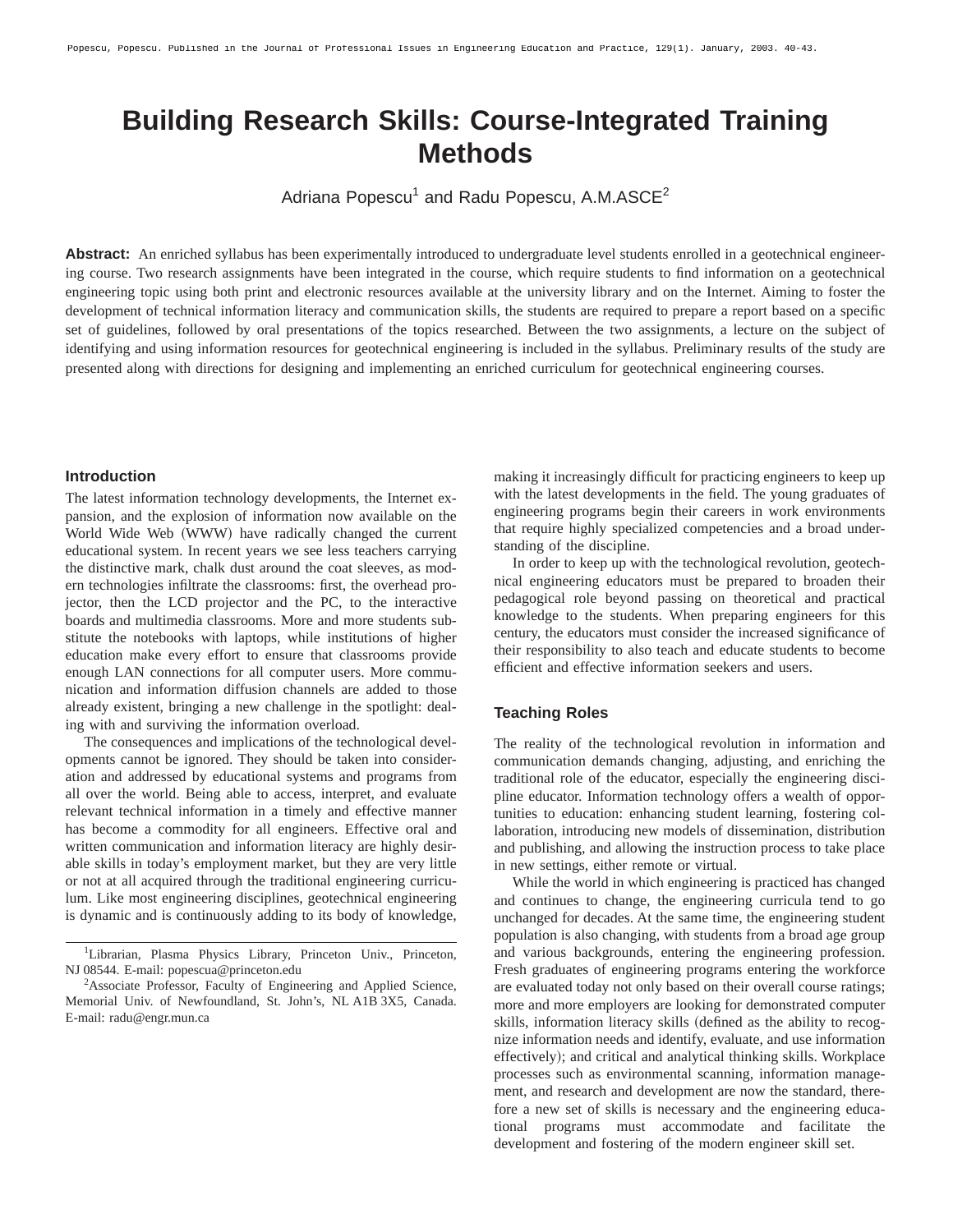The National Science Foundation Workshop on Information Technology and Undergraduate Science, Mathematics, Engineering, and Technology Education held in 1996 acknowledged the paradigm shifts in undergraduate education, emphasizing the changing roles of the faculty. One of the concerns expressed at the time of the workshop was the fact that ''access and data are for all intents and purposes commodity items; the proliferation of WWW sites speaks clearly on this point. Information (data organized and made accessible in a value-added way), however, is not a commodity, and dissemination mechanisms should reflect this distinction"  $(Zia$  and Mulder 1996). It is time that we move from recognizing the fact that educators must take responsibility for preparing young engineers for tomorrow's job market, to actual implementation of the steps necessary to accomplish this goal. It is the scope of this work to demonstrate that with the help and expertise of the professional librarian, the engineering educator can successfully accomplish this goal.

# **Current Practices**

#### **Overview**

Library instruction is by no means a new concept; it has been traced back to 1820, when a librarian was teaching students at Harvard College (Hernon 1982). In the late 1800s, separate courses for library instruction were implemented in colleges. However, by the end of the nineteenth century, interest in library instruction declined, only to be revived in the early 1900s, with the growth in the number of academic libraries (Tiefel 1995). Although at that time the efforts of librarians did not establish any formal programs of library instruction, their principles of educating students to be independent learners are still alive and valid today. The focus of the instruction activities has been also shifting, from teaching the use of materials for research and teaching, to how to access those materials. After the second world war, library collections grew rapidly. The rise in scientific research and consequently in scientific literature required new techniques of organization and information retrieval, a fact which brought in focus the need for better instruction in the field of information access (Edelman 1996). The automation of technical services in the 1950s overshadowed library instruction activities for a while, but the rise of specialization in education and the growing complexity of the library system lead to the rise of a new concept: curriculum integrated instruction programs.

Competence in the use of the library is one of the liberal arts. It deserves recognition and acceptance as such in the college curriculum. It is furthermore, a complex of knowledge, skills, and attitudes not to be acquired in any one course but functionally related to the content of many. It should, therefore, be integrated into the curriculum. But it cannot be so integrated until the faculty as a whole is ready to recognize the validity of its claim and implement this recognition through regularly established procedures of curriculum development (Knapp 1956).

While liberal arts educational programs have long ago accepted Knapp's recommendations and adopted the curriculum integrated library instruction system, the engineering educational programs have been slow in responding to this challenge.

It is encouraging to see however, that in the past decade there have been more and more reports of engineering education programs paying attention to this aspect of student education. Librarians and the faculty of the School of Engineering at University of

Pittsburgh recognized library research as being a basic engineering skill and worked together to introduce a program for developing library research skills and general information literacy early in a student's career (Thomes et al. 1997). At Purdue University, librarians and faculty share the responsibility for instruction in the design projects, which are semester-long courses in the civil engineering curriculum. While civil engineering faculty give lectures on various technical aspects relevant to each project, the librarians make presentations on information sources available and research skills (Erdmann 1991). With the proliferation of information on the WWW, librarians have shown a growing interest in teaching critical thinking skills, so that library users can effectively recognize and select the best information for their needs. The faculty from the Department of Manufacturing Engineering at Miami University in Oxford, Ohio, recognized the fact that more and more students use the WWW to acquire information, rather than the library resources, without applying any critical analysis of the information gathered. To address this shortfall, the department has introduced, since 1998, introductory sessions on WWW search strategies and results evaluation, and searching the library resources as part of the senior project course (Stenger 1998).

Time and social changes have influenced and shaped not only the evolution of library instruction ideology, but also its methods. Teaching methods, based on behavioral theories, where the subject seen as an empty vessel can be filled with knowledge, have emerged and eventually been given up. Cognitive theories, on the other hand, have provided the foundation for some of the most successful methods currently used in library instruction. Active participation in the learning process has proved to be the most efficient and desirable feature of instruction programs (Varner et al. 1996).

#### **Geotechnical Engineering Education at Memorial University of Newfoundland**

Geotechnical engineering (GE) is taught at Memorial University of Newfoundland (MUN) as part of the civil engineering curriculum. There are two GE courses offered to students in Terms 5 and 6. Like most engineering class assignments, the GE assignments are very structured and precisely defined. The students usually follow the steps outlined in the assignment and perform the calculations required. Like most technical training, the aim of the class assignments is to transmit information and to develop basic engineering skills, through drill-and-practice learning experiences of sequenced components. These assignments are far from the reality of the open-ended problems that engineers often encounter and must solve.

## **Enriched GE Curriculum**

#### **Building Research Skills**

To address the limitations of the traditional GE curriculum, the second course (foundation engineering) taught in the Fall 1999 semester to Term 6 students, included two new research assignments in addition to regular engineering projects. The class was divided in groups of four students each. The cognitive learning theory shows that the education process should foster students' natural inclination to learn by engaging in activities that will interest them and will stimulate learning (Piaget 1970). The research assignments were designed to stimulate students' interest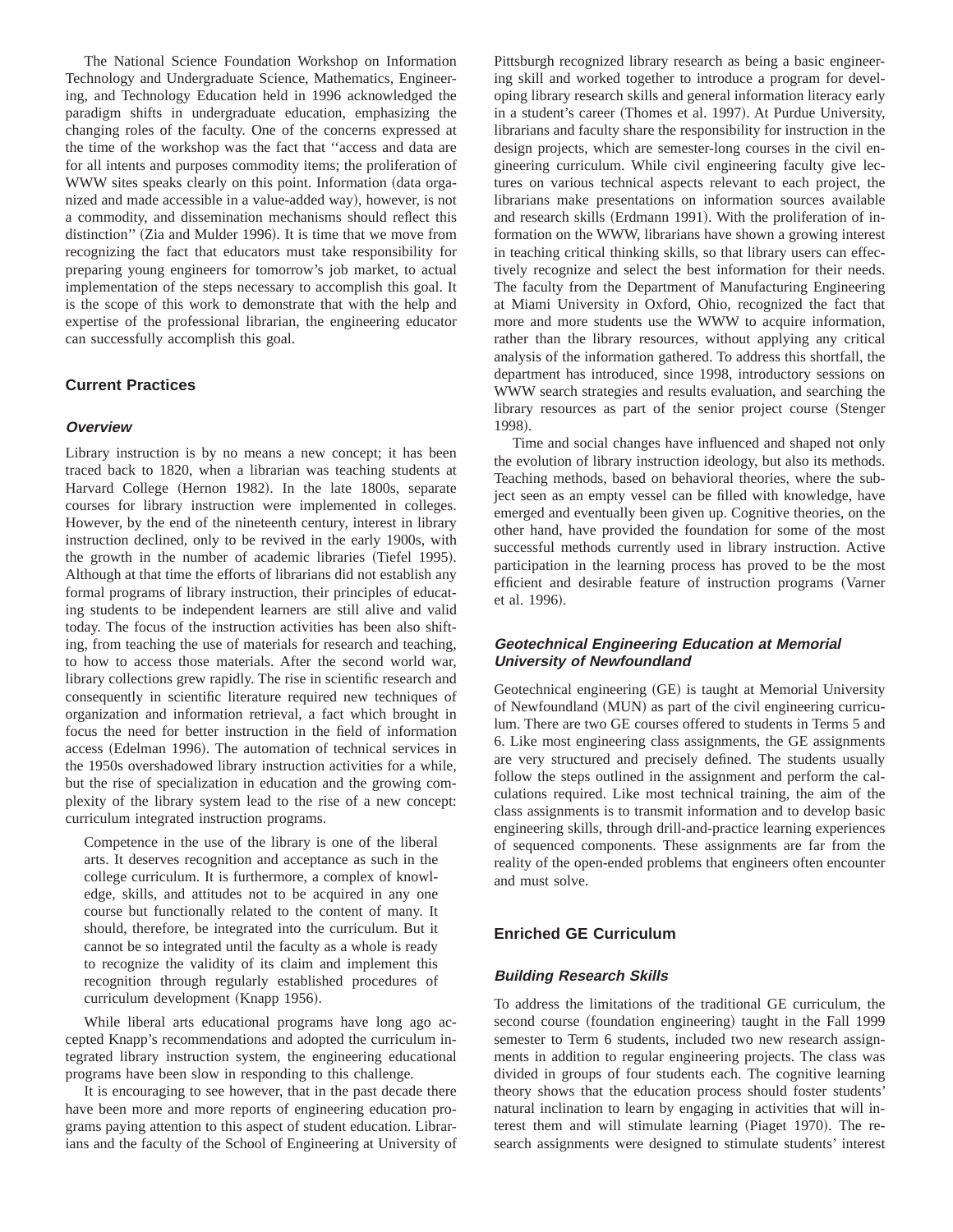in information retrieval and evaluation and were addressing topics related to GE. In order to successfully complete the assignments, the students had to actively engage in research activities by using the university library and WWW resources and to demonstrate a satisfactory level of technical communication and writing skills.

The assignments are outlined in the Appendix. The first project, assigned at the beginning of the term when the students had little experience with theoretical and practical aspects of geotechnical engineering, was focusing mostly on biographical aspects of famous geotechnical engineers. The students' role was to retrieve, select, and present relevant data. A series of professional aspects were introduced in the second assignment, dealing with case histories. Here, in addition to retrieving and selecting information, the students were requested to identify the geotechnical problems and discuss one of the solutions reported in the literature.

Three tasks related to the research process were assigned for both projects:  $(1)$  detailed description of the research process,  $(2)$ list of sources searched and used, and  $(3)$  proper referencing. After evaluating the reports produced at the end of the first research assignment, it was clear that the students needed instruction and guidance in using the library resources available from the university library, and in report writing and presentation skills. Some of the problems were  $(1)$  no statement was made in any of the reports regarding the research process;  $(2)$  the main source of information accessed by the students was the WWW, while library resources were scarcely used, if at all; and  $(3)$  the sources of information were not properly referred in any of the reports.

#### **Course-Integrated Library Instruction**

A 1-h library instruction session was deemed necessary and provided prior to the second assignment. This session covered how to access print and on-line GE resources available from the university library, search strategies for searching on-line databases, and relevant WWW resources for GE.

The students were asked for feedback on the effectiveness and relevance of the instruction session, as well as on previous library training, through a questionnaire administered at the end of the instruction session. About 80% of respondents indicated that they had one introductory library orientation session, as part of the general introduction to the university and its services, while 20% did not mention such a session. The survey results showed that the skills demonstrated in the early orientation session have not been formally required in any subsequent assignment/project. Regarding the instruction session offered in Term 6, 90% of respondents mentioned that this session was beneficial, and 60% indicated that this was the first time they learned about searching techniques for journal/conference papers.

Following the subject-specific instruction session, a second research assignment was given to the students. The reports resulting from the second GE research assignment for the Term 6 students showed an improved standard of quality:  $(1)$  the research process was described in detail,  $(2)$  the sources of information were listed in all reports, and  $(3)$  all reports indicated from 10 to 15 references, however none of the groups complied with the required style guide. The concepts and skills presented during the instruction session have been used and applied by the majority of the students. For example, while no reference to research process and sources of information were found in any of the first research assignment reports, those aspects were described in detail in the second assignment, with grades for this topic ranging from 4.0 to 4.5 on a 1 to 5 scale.

#### **Conclusions**

The quality of the research assignment reports showed that a onetime general introduction to library research skills early at the beginning of the engineering program is neither sufficient nor effective. Libraries are dynamic entities; more resources are added to the current collection and the format of the resources is changing and adapting to the latest technological developments. Unless the students are challenged in their program of studies to continuously use these resources, they will fall out of touch with the resources offered by the university library, and turn indiscriminately towards the WWW as the only information resource, while still lacking the necessary critical analysis skills needed to bring out the value from the WWW.

Based on the results reported in this work, the GE curriculum at MUN has been permanently modified. Two different assignments involving library and Internet research have been included, one in Term 5 and one in Term 6. An instruction session is provided in Term 5 in conjunction with the first assignment. It covers the library research process and resources available for GE, WWW resources for GE, and writing styles for technical reports. To reinforce the skills taught in Term 5, another research assignment, on a different topic, is required in Term 6.

The GE faculty at MUN will continue to explore the use of the WWW technologies in teaching and will actively promote the importance of preparing future engineers for the social and technological realities facing the young graduates. An on-line module for instruction in using the library resources and searching and evaluating Internet resources is considered for implementation in a GE Web site maintained by the teaching faculty (http:// geosim.engr.mun.ca/inforres.htm) in order to supplement the curriculum-integrated instruction sessions.

As this project had successfully proved, close collaboration between the faculty and the library professional is the key to designing and implementing a program where the expertise in providing access to scientific and technical information complements and coordinates with the technical engineering expertise. Same as the teaching faculty, librarians are educators and their expertise should be fully taken advantage of for the benefit of the students and future geotechnical engineers.

#### **Appendix: Assignments**

## **Research Assignment 1—Prominent Personalities in Geotechnical Engineering**

Each group (4 students) will select one scholar of the list below and write a short report describing his life, professional achievements and major contributions to the field of geotechnical engineering. Your report will include the following:

- 1. Short biography, pointing out to professional events  $(0.5-1)$ page);
- 2. Major contributions to the field of geotechnical engineering and areas of applicability  $(1–2$  pages);
- 3. Major publications—if possible include some (famous) quotes  $(1–2$  pages);
- 4. Anecdotal events (optional);
- 5. Your research process, as detailed below; and
- 6. List of your references for this report.

Some library and Internet research is required. One of the objectives of this assignment is assessing your ability to access, interpret, and evaluate relevant information in a timely and effective manner. Therefore, you are required to clearly state in your